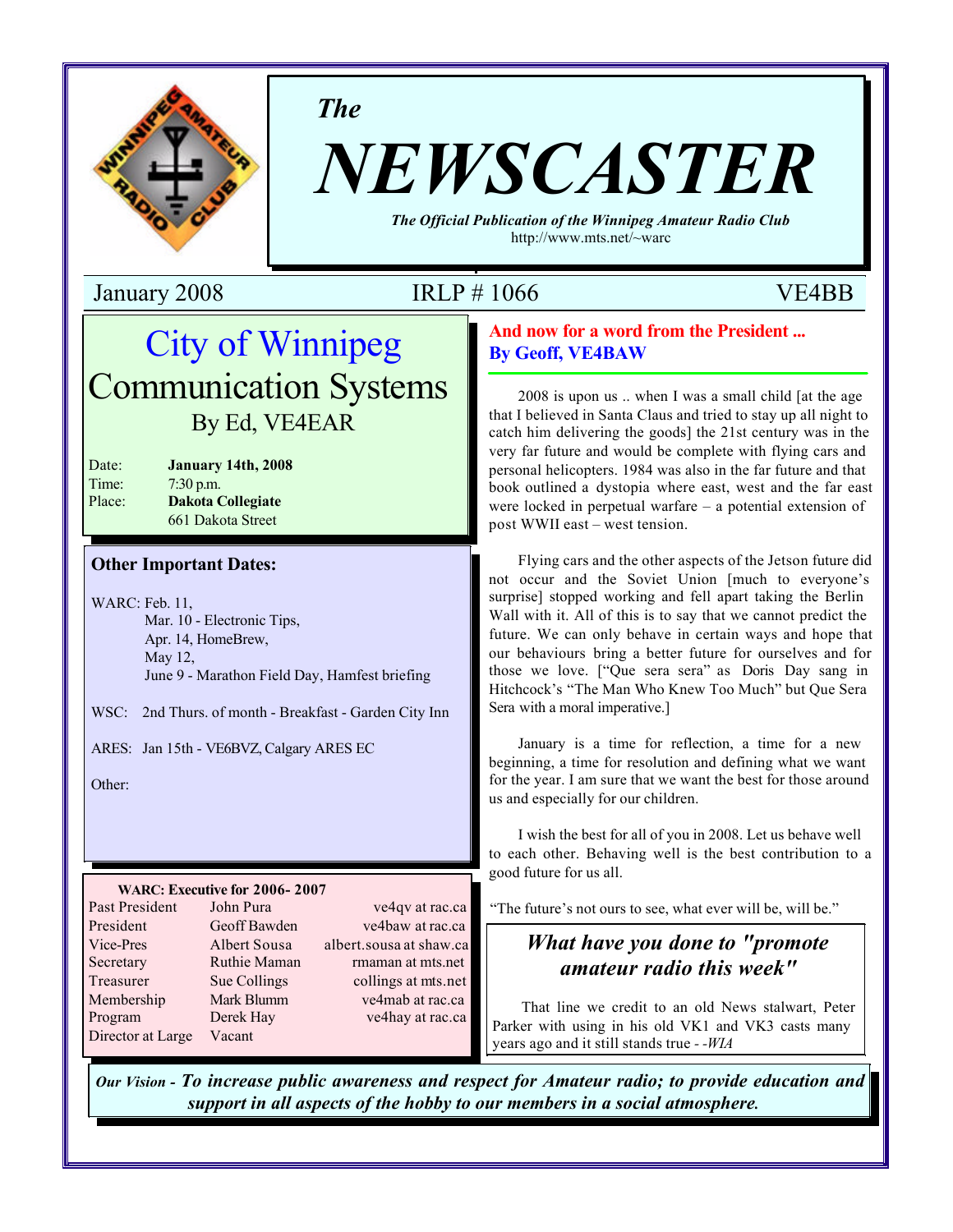| Freq        | <b>Prov/State</b> | <b>Net</b>                       | <b>UTC</b>         |
|-------------|-------------------|----------------------------------|--------------------|
| 3.860       | <b>MN</b>         | Minnesota<br>Net                 | 23:00              |
| 3.747       | <b>MB</b>         | Evening<br>Phone Net             | $19:00$ local      |
| 3.937       | ND                | North<br>Dakota Net              | 00:30              |
| 3.735       | <b>SK</b>         | <b>SK Public</b><br>Service Net  | 01:00              |
| 3.750       | <b>NWON</b>       | NW<br>Ontario Net                | 01:15              |
| 3.700       | AB                | <b>AB</b> Public<br>Service Net  | 01:30              |
| 3.660       | MB, SK,<br>AB     | Prairie<br><b>Traffic Net</b>    | 01:30              |
| 3.743       | <b>MB</b>         | Mb<br>Morning<br>WX Net          | 14:30              |
| $145.450 -$ | <b>WW</b>         | <b>MB IRLP</b><br>Net            | 02:00<br>Wednesday |
| $147.390 +$ | <b>MB</b>         | Seniors<br>Morning<br><b>Net</b> | $09:00$ Local      |
| $147.390 +$ | <b>MB</b>         | <b>MRS</b> Net<br>Thursday       | $21:00$ Local      |
| $147.390 +$ | <b>MB</b>         | <b>MRS</b> Net<br>Sunday         | $21:00$ Local      |
|             |                   |                                  |                    |
|             |                   |                                  |                    |
|             |                   |                                  |                    |



**IRLP Node** 1066 145.450 MHz -600 KHz (VE4WRS) Comments or if you just want to reach us : **Winnipeg Amateur Radio Club C/O VE4WSC 598 St. Mary's Road Winnipeg, MB R2M 3L5**

, 2008 2008 2008 2008

### **Program Chair By Derek, VE4HAY**

*Yes Ruth there is A Santa Claus.*



As it turned out we were able to

hold a small Christmas Party, even though non one stepped forward to help organize anything. The Inter-mod's were able to attend and were booked. The executive was able to go out and purchase some Christmas raffle prizes and some extra treats. While not the extrvaganza of the past, A good time was had by all who attended.



Geoff, VE4BAW accepts HF rig donated to WARC by John, VE4VQ on behalf of his father VE4MP - sk



Geoff, VE4BAW presents OSCAR award to John, VE4JNF for his work on the marathon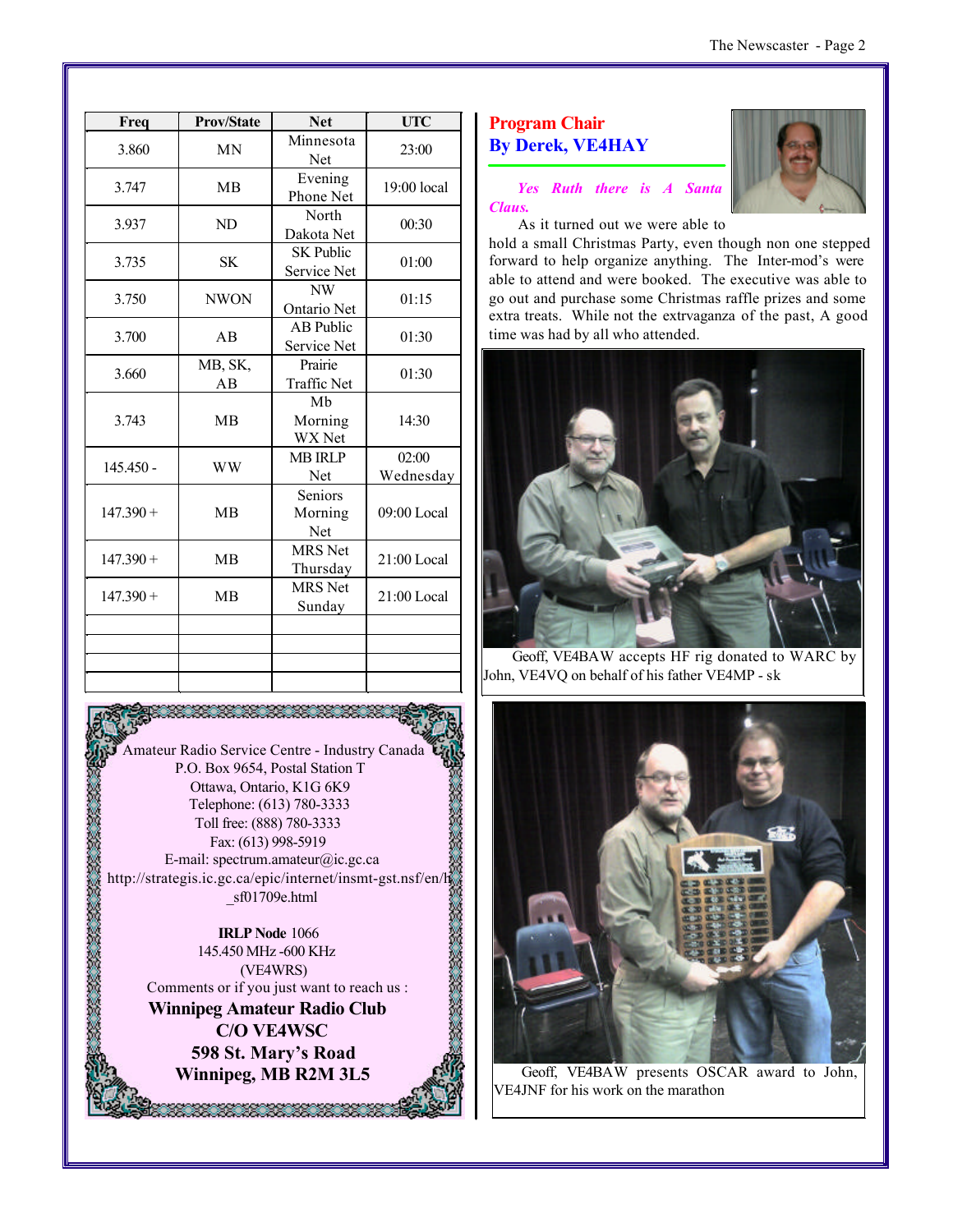

# Winnipeg Amateur Radio Club Hamfest August 8 - 10, 2008



For upcoming meetings, My cupboard is bare. March - VE4DL will be giving us some TIPS on Component selection, assembly tips, Some do's and some don'ts .... a mixed bag of items. April is Home Brew Night. Do you have your project under way? Other than that I have nothing else in the works' So if you have any ideas please let me know.

I am looking for someone who can come out and do a Digital HF/VHF presentation. Is there anyone out there who is doing a lot of Digital work?

I am also looking for someone who can explain Computer networking, IP Address schemes, and what a subnet is? Anyone up to the challenge?

Jim, VE4GZ has asked for presentations on packet radio, digital communication, contesting, some kind of presentation prior to the Home Brew night that might inspire some of us to build a project or two. Anyone out there care to see that these presentations come about ?<br> **Minutes for December 10th, 2007** 



Geoff, VE4BAW presents Ruth VE4XYL a special award for her fine work during Field Day, Flea Markets & the Christmas party each year.

# **Submitted by Ruthie, VE4CRS**



The Inter-mods perform at the WARC Christmas Party

Meeting called to order at 19:35 hrs. Introductions followed. 42 people attended, 32 members and 10 guests.

Motion to accept minutes as printed in Newscaster by Glen VE4GWN, seconded by Derek VE4HAY. Carried.

### *Correspondence*

 \* Email from Ed VE4EIH re special event station for World Winnipeg Rifles in Sept. 2008. Contact Ed if wishing to volunteer.

 \* Request by Derek VE4HAY that the Executive draft correspondence re new foundation license. The request is to add emergency communications (ARES & WARC) as a requirement to the regulations. Discussion followed.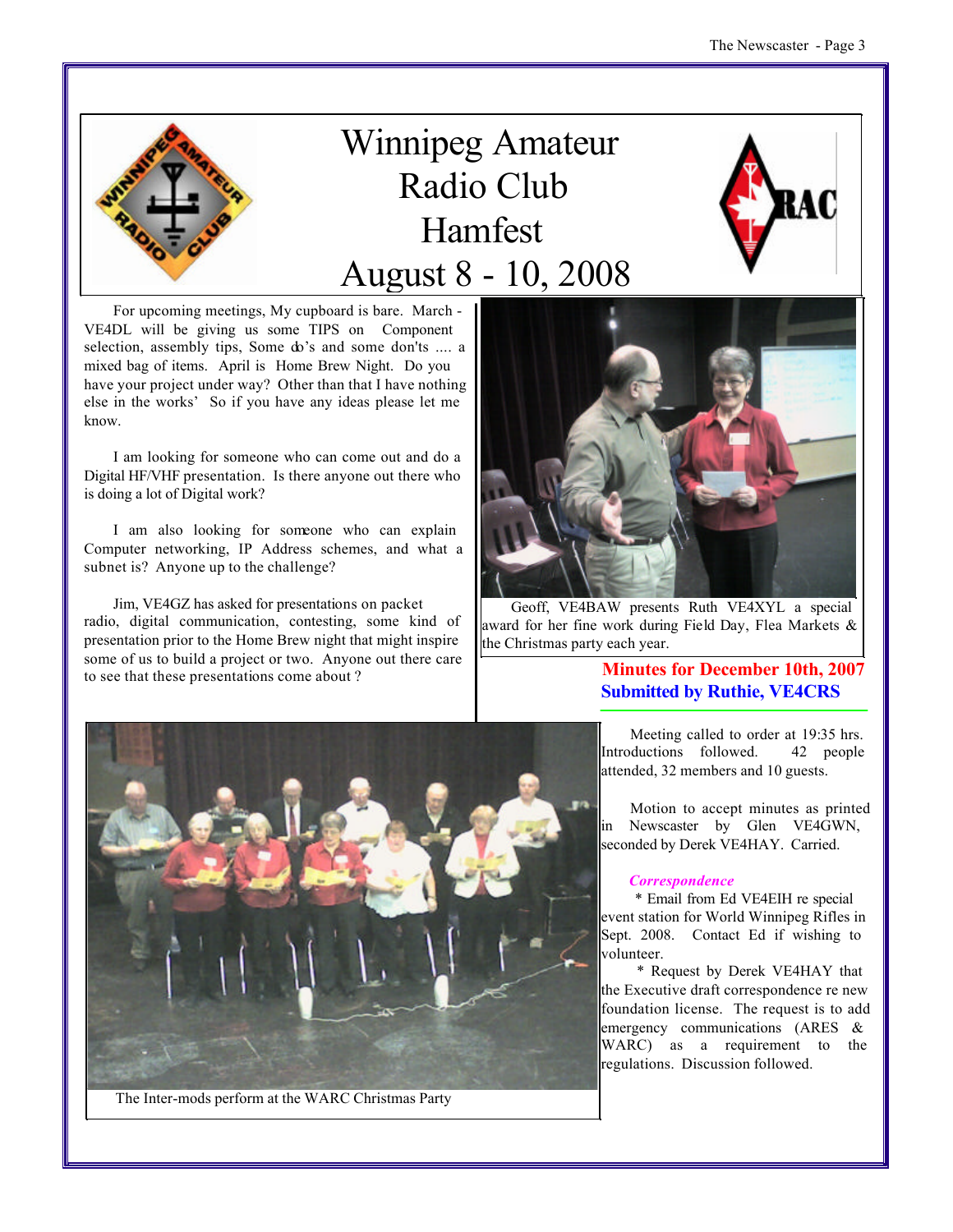### *Treasury*

 \* Book Balance for Nov. 30, 2007 = \$7,531.64.  $Income = $313.00$ Expenses =  $$162.77$ 

\* Sue VE4SYM presented the budget for the year 2007-2008. Tabled.

Estimated net loss \$-2770.00. Discussion followed: only one Flea Market; seed money for Aug. 2008 Ham Fest; special purchase of Tuner for donated HF radio; if there is revenue from Ham Fest, it is to be returned to WARC.

Motion to accept budget by Dick VE4HK, seconded by Glen, VE4GWN. Carried.

 \* Club needs to consider increasing dues. Discussion followed.

Motion by Rolf VE4VZ, seconded by Albert VA4AS to increase yearly dues to the amount of \$35.00. Some discussion followed: - consider family rate; thorough discussion at January meeting; notice in Newscaster.

### *Flea Market*

Motion by Rolf VE4VZ, seconded by Albert VA4AS to increase entrance fee to Flea Market from \$3.00 to \$5.00. Will be discussed by executive and at next meeting.

### *ARES*

Next meeting on Tues. Dec. 18, 2007. Presentation by Dr. Gordon Giesbrecht.

### *Ham Fest – August 8, 9, 10, 2008, Hilton Suite Hotel.*

 \* committee meeting Monday, Dec. 17, 2007 at Derek's. \* will be hashing out budget. Preliminary proposed budget for Ham Fest tabled:

\* \$500.00 seed money is needed for hotel.

\* budget is based on attendance of 100 people

 \* Flea Market tables: - 10 commercial tables at \$100.00 and 23 tables for members at \$15.00. Expecting 150-200 additional people just for the Flea Market.

\* Total revenues approximately \$20,000.00

 \* Total expenses approximately \$18,000.00: - band; key note speaker & airfare; hospitality room; prizes; office supplies; possible AV rental; etc.

 \* Estimated cost to attendee - \$183.00 for entire package including food.

\* Estimated profit - \$2300.00

 \* Club needs to understand that there is a liability to the club.

\* Need to guarantee hotel  $-22$  rooms for 2 nights; about 10 rooms are for out-of-town hams. Need to meet 80% of room attendance.

 \* Hotel not charging for meeting rooms. Prices for food may change.

\* Members need to commit.

 \* We are liable for \$4100.00 if Ham Fest is canceled but that is not an option!

\*\*Show of hands if members agree to proposed plans: passed.

### *Good and Welfare*

 \* Presentation of plaque to John VE4QV re donation of his father's ICom 735 radio to club by Geoff VE4BAW. The plaque will be attached to the radio.

 \* Presentation of OSCAR award to John Foster VE4JNF by Geoff VE4BAW for his dedication to helping arrange Marathon volunteers.

 \* Key Man Awards were given to Howard VE4ISP and Gerry VE4ACE for stepping in to coordinate Field Day at the last minute. They were notified of the award but couldn't be present for the presentation.

 \* Special award presented to Ruth VE4XYL for her dedication to the club, especially for years of providing us with food at every event.

Meeting adjourned at 2020 hrs.

6 Christmas gifts (mugs full of goodies) were drawn for 6 attendees.Membership prize, emergency kit was won  $by$ 

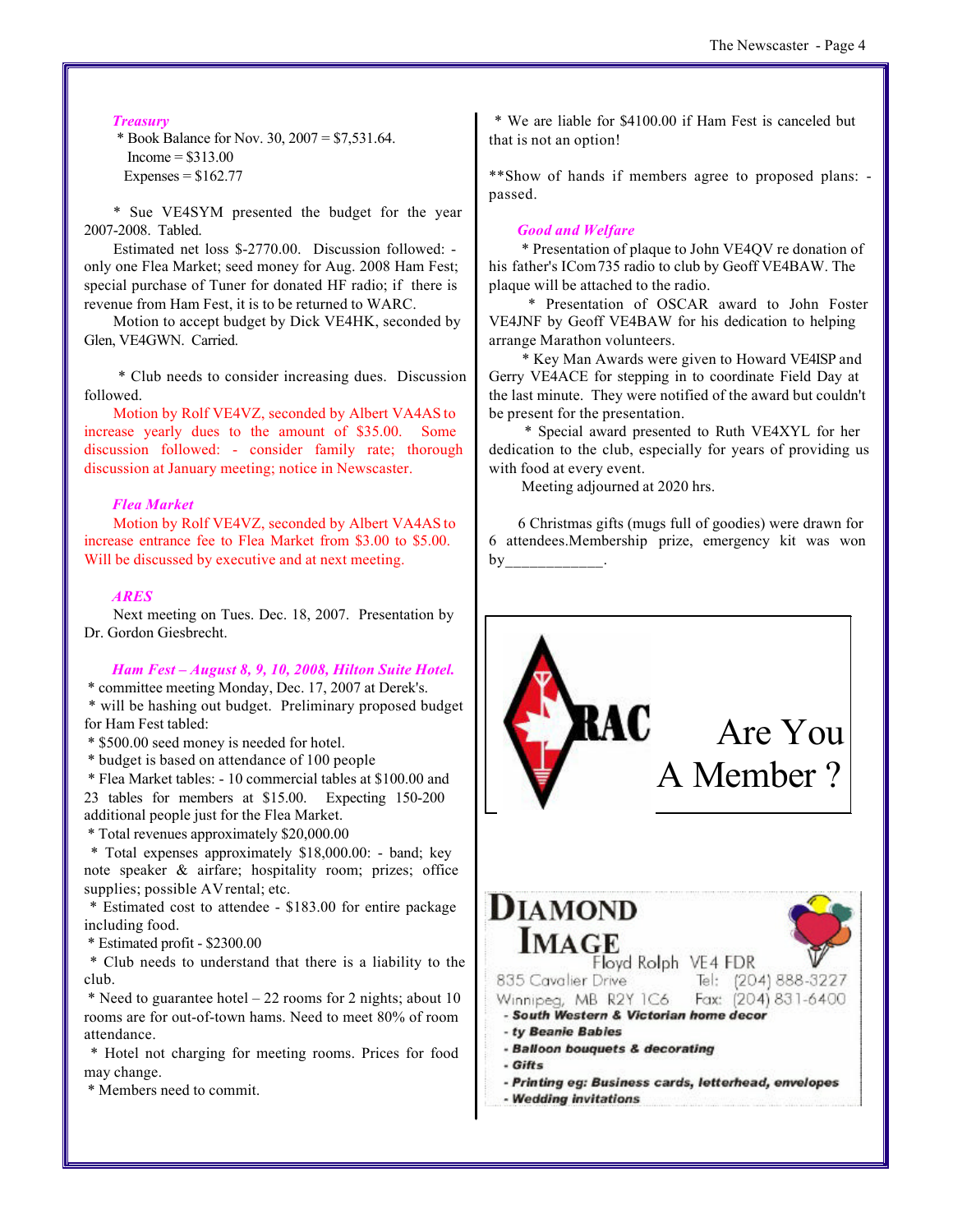### **James Ross VE4AJR MEMBER EMERITUS - Winnipeg ARES**

Earlier this fall Winnipeg ARES Executive decided to recognize James Ross VE4AJR as Member Emeritus for his many years of Distinguished Service to Winnipeg ARES. Jim was one of the founders of WPGARES back in 1994 and his wise counsel helped us both organizationally and operationally. Jim was our first Treasurer and a long-time Executive member.

Jim has previously spent a lot of time as an ARES operator at VE4EOC in the City of Winnipeg Emergency Operations Centre, particularly during The Flood of the Century in 1997 and he was one of the daytime ARES operators for VE4EOC during our Y2K Operations.

Jim also covered a lot of daytime shifts as a CANWARN Net Control Operator for VE4WWO in the Prairie & Arctic Storm Prediction Centre. Jim would often be one of the first people to volunteer for a public service event or indicate availability for duty during an Alert or Call-Out.

Previous to his deep involvement with Winnipeg ARES Jim was very involved with the Winnipeg Senior Citizens Radio Club (WSCRC) and is believed to be one of the founders of the weekday "Seniors Morning Net" at 9 am.

### **"REVISED REGION 2 MF/HF VOLUNTARY BAND PLAN REFLECTS CANADIAN INPUTS By Bob, VE4KZ**

As mentioned previously, an RAC committee has been working for some months on the proposed update of the Canadian Voluntary Bandplan. The proposal was posted on the RAC website for comments, and favourable comments and requests for revision were received from Canada and a number of foreign hams.

Simultaneously and very importantly, IARU Region 2 was preparing for meetings just concluded in Brasilia, where the RAC delegation presented and advocated several position papers in which the committee urged modifications to existing R2 materials and in general pushed toward greater uniformity among the three IARU Regions' bandplans.

The Region 2 MF/HF Bandplan has just been published, and although some of the underlying detail has not yet been received, it is clear that the Canadian input was influential. For example, the new 80M bandplan has followed the Canadian recommendations to eliminate the exisiting R2 language permitting voice operations below 3600. As mentioned in paragraph 2 of the committee's introduction on the website (but apparently not noticed by some who commented), the committee strongly felt that the area below 3600 should be reserved for CW and digital modes.

When further detail becomes available on the R2 deliberations, the committee will consider inputs received through the RAC website and develop an updated Canadian plan within the framework of the R2 plan. Initial indications are that the existing draft Canadian plan will require only minor modifications in substance."

2007.12.16

WPGARES Exec members earlier today presenting a plaque to Jim Ross VE4AJR in his SBGH hospital room.

Earlier this fall WPGARES Executive recognized Jim as our first "Member Emeritus" for his many years of Distinguished Service. Jim was one of the founders of WPGARES back in 1994 and his wise counsel helped us both



organizationally and operationally. Jim was our first Treasurer and a long-time Exec member.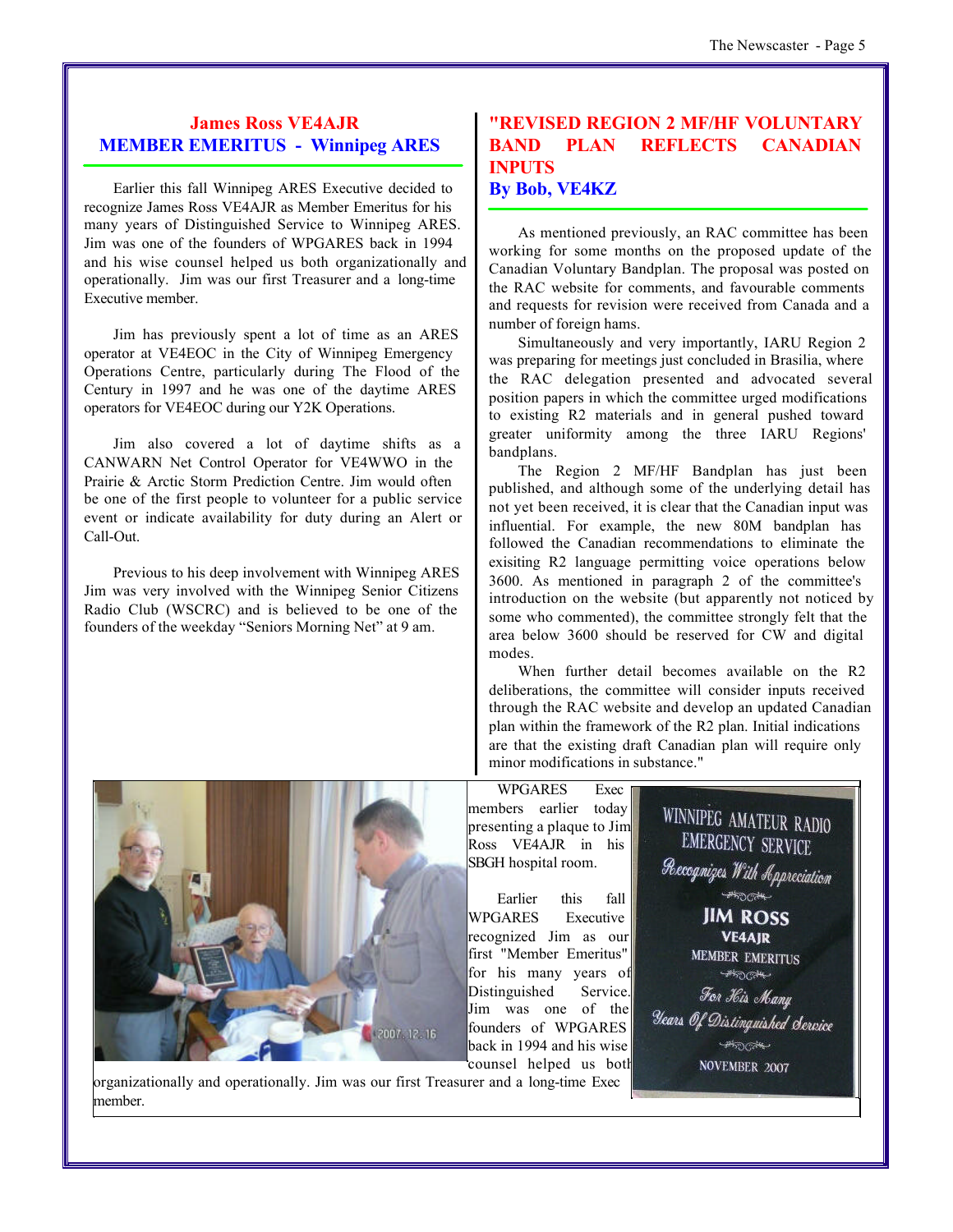| <b>Contest Calendar</b>                                   |         |          | <b>CW</b><br>0200z<br><b>ARS</b> Spartan Sprint<br>Feb 5            |
|-----------------------------------------------------------|---------|----------|---------------------------------------------------------------------|
|                                                           |         |          | 10 meter NAC<br>CW/SSB/FM/DIGI<br>1800z<br>Feb 7                    |
|                                                           |         |          | CQ World-Wide RTTY WPX<br>$0000z$<br><b>RTTY</b><br>Feb 9           |
| January, 2008<br><b>CW</b>                                | 0000z   | Jan 1    | $\mathrm{CW}$<br>1100z<br>Asia-Pacific Sprint Spring<br>Feb 9       |
| <b>ARRL Straight Key Night</b><br><b>SARTG New Year</b>   | 0800z   |          | Dutch PACC<br>CW/SSB<br>1200z<br>Feb 9                              |
| <b>RTTY</b>                                               |         | Jan 1    | <b>SSB</b><br>1400z<br>YLRL YL-OM<br>Feb 9                          |
| <b>CW</b><br><b>SCAG Straight Key DaySKD</b><br><b>CW</b> | 0800z   | Jan 1    | 1500z<br>Feb 9<br>9-10 Louisiana QSO Party<br>All                   |
| <b>AGCW Happy New Year</b><br>CW/SSB/FM/DIGI              | 0900z   | Jan 1    | 1600z<br>British Columbia QSO Challenge<br>All<br>Feb 9             |
| 10 meter NAC                                              | 1800z   | Jan 3    | <b>CW</b><br>1700z<br>FISTS Winter Sprint<br>Feb 9                  |
| <b>ARRL RTTY Roundup</b><br>Digital                       | 1800z   | Jan 5    | RSGB 1.8 MHz<br><b>CW</b><br>2100z<br>Feb 9                         |
| EUCW $160 \text{ m} (1)$<br><b>CW</b>                     | 2000z   | Jan 5    | <b>SSB</b><br>0000z<br>Feb 10<br>North American Sprint              |
| CW<br>EUCW 160 m (2)                                      | 0400z   | Jan 6    | <b>CW</b><br><b>SKCC Weekend Sprintathon</b><br>0000z<br>Feb 10     |
| <b>SSB</b><br>Kid's Day                                   | 1800z   | Jan 6    | All<br>1300z<br>Feb 11<br>School Club Roundup                       |
| <b>CW</b><br>ARS Spartan Sprint                           | 0200z   | Jan 8    | <b>CW</b><br>NAQCC Straight Key/Bug Sprint<br>0130z<br>Feb 13       |
| 070 Club PSKFest<br><b>PSK-31</b>                         | 0000z   | Jan 12   | <b>ARRL</b> International DX<br><b>CW</b><br>$0000z$<br>Feb 16      |
| CW/SSB<br>Hunting LIONS in the Air                        | 0000z   | Jan 12   | Feld-Hell Club Sprint<br>1500z<br>Feb 16<br>Feld-Hell               |
| <b>CW</b><br>MI-QRP Club January CW                       | 1200z   | Jan $12$ | SSA Månadstest nr 2<br><b>SSB</b><br>1400z<br>Feb 17                |
| <b>CW</b><br>Midwinter                                    | 1400z   | Jan 12   | SSA Månadstest nr 2<br><b>CW</b><br>1515z<br>Feb 17                 |
| <b>CW</b><br>North American QSO Party                     | 1800z   | Jan 12   | <b>CW</b><br>0200z<br>Feb 18<br>Run For The Bacon QRP               |
| <b>CW</b><br><b>SKCC Weekend Sprintathon</b>              | $0000z$ | Jan 13   | <b>CW</b><br>1900z<br>Feb 20<br><b>AGCW Semi-Automatic Key</b>      |
| <b>CW</b><br>NRAU-Baltic                                  | 0530z   | Jan 13   | <b>MOON</b><br>1900z<br>Feb 20<br>CW/Digi/SSB                       |
| <b>SSB</b><br>Midwinter                                   | 0800z   | Jan 13   | Russian PSK WW<br>PSK31<br>Feb 22<br>2100z                          |
| <b>SSB</b><br>NRAU-Baltic                                 | 0800z   | Jan $13$ | CQ WW 160-Meter<br><b>SSB</b><br>$0000z$<br>Feb 23                  |
| CW/SSB<br>DARC 10m-Contest                                | 0900z   | Jan 13   | <b>REF</b><br><b>SSB</b><br>0600z<br>Feb 23                         |
| SSA Månadstest nr 1<br><b>CW</b>                          | 1400z   | Jan 13   | <b>CW</b><br>1300z<br>Feb 23<br><b>UBADX</b>                        |
| <b>SSB</b><br>SSA Månadstest nr 1                         | 1515z   | Jan 13   | CW/SSB<br>1500z<br>Feb 23<br>Mississippi QSO Party                  |
| CW<br>NAQCC Straight Key/Bug Sprint                       | 0130z   | Jan 17   | <b>SSB</b><br><b>OMISS QSO Party</b><br>1500z<br>Feb 23             |
| <b>CW</b><br>LZ Open                                      | 0400z   | Jan 19   | North American QSO Party<br><b>RTTY</b><br>1800z<br>Feb 23          |
| CW/SSB<br>CQ UT                                           | 0600z   | Jan $19$ | High Speed Club CW (1)<br><b>CW</b><br>0900z<br>Feb 24              |
| CW/SSB<br>Hungarian DX                                    | 1200z   | Jan $19$ | Speed Club CW (2)<br><b>CW</b><br>1500z<br>Feb 24                   |
| <b>RTTY</b><br>UK DX RTTY                                 | 1200z   | Jan 19   | CW/SSB<br>North Carolina QSO Party<br>1700z<br>Feb 24               |
| Feld-Hell Club Sprint<br>Feld-Hell                        | 1500z   | Jan 19   | Feb 24<br>CQC Winter QSO Party<br>CW/SSB<br>2200z                   |
| <b>SSB</b><br>North American QSO Party                    | 1800z   | Jan 19   | <b>SKCC</b> Sprint<br><b>CW</b><br>0100z<br>Feb 27                  |
| <b>CW</b><br>*?* Run For The Bacon QRP                    | 0200z   | Jan 21   |                                                                     |
| <b>CW</b><br><b>SKCC</b> Sprint                           | 0100z   | Jan 23   |                                                                     |
| <b>CW</b><br>CQ World-Wide 160-Meter DX                   | 0000z   | Jan 26   | <b>News from the Net</b>                                            |
| <b>SSB</b><br>YLISSB QSO Party                            | 0000z   | Jan 26   |                                                                     |
| <b>CW</b><br><b>REF</b>                                   | 0600z   | Jan 26   |                                                                     |
| SARL Youth for Amateur Radio<br>Phone                     | 0700z   | Jan 26   | <b>AMSAT Orbital Classroom Concept Study Announced</b>              |
| <b>BARTG RTTY Sprint</b><br><b>RTTY</b>                   | 1200z   | Jan $26$ | Stefan, VE4NSA has been asked to organize and                       |
| <b>SSB</b><br><b>UBADX</b>                                | 1300z   | Jan $26$ | coordinate an amateur radio space communications training           |
| SPAR Winter Field Day<br>All                              | 1700z   | Jan 26   | concept called the "Orbital Classroom". Stefan said, "Here is       |
|                                                           |         |          | an opporturnity for AMSAT members to voice their needs              |
| February, 2008                                            |         |          | for education. We are listening and working on this."               |
| Vermont QSO Party<br>All                                  | 0000z   | Feb 2    | Stefan asks interested AMSAT members to send him                    |
| <b>YLISSB QSO Party</b><br>CW/RTTY                        | $0000z$ | Feb 2    | these<br>questions<br>via<br>e-mail<br>answers<br>to<br>your        |
| 10-10 Internat. Winter QSO Party Phone                    | 0001z   | Feb 2    | (ve4nsa@amsat.org).                                                 |
| Minnesota QSO Party CW/SSB/RTTY                           | 1400z   | Feb 2    | Would you be interested in attending pre-conference<br>$\bullet$    |
| YLRL YL-OM<br><b>CW</b>                                   | 1400z   | Feb 2    | courses and workshops as part of the annual meeting or              |
| <b>AGCW Straight Key Party</b><br>$\mathrm{CW}$           | 1600z   | Feb 2    | at other venues?                                                    |
| Delaware QSO Party (1)<br>All                             | 1700z   | Feb 2    | Would you be willing to pay a registration fee that<br>$\bullet$    |
| Mexico International RTTY<br><b>RTTY</b>                  | 1800z   | Feb 2    | would cover course material, instructor cost etc.?                  |
| North American Sprint<br><b>CW</b>                        | $0000z$ | Feb 3    | Would you be interested in receiving a certificate for<br>$\bullet$ |
| Delaware QSO Party (2)<br>All                             | 1300z   | Feb 3    | ongoing education as it relates to amateur radio and                |
| QRP ARCI Fireside SSB Sprint<br><b>SSB</b>                | 2000z   | Feb 3    | satellites?                                                         |
|                                                           |         |          |                                                                     |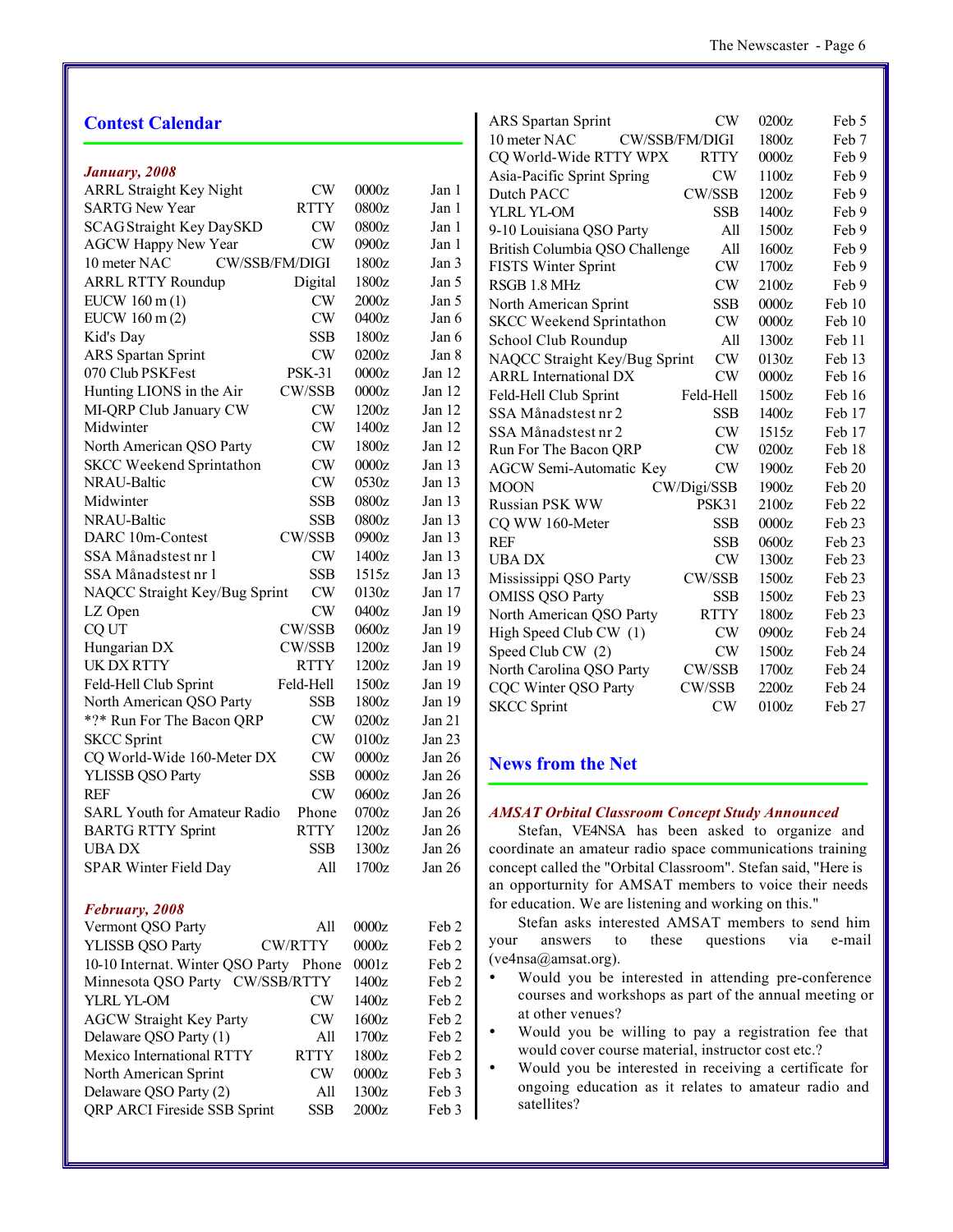## **Amateur Radio** *~ A Community Resource*

- What topics would you like to see taught at such courses?
- Would you be willing in helping to organize and facilitate courses (you don't have to teach for this one, just help the instructor and take care of registration, etc)?
- Would you be willing to teach a course and if yes, on which topics?

Stefan concludes, "That's a start and hopefully it sparks your interest as a participant, facilitator or instructor. As always, your opinion counts and even more your help is greatly appreciated." *-- Amsat News*

### *The Start of a New Cycle ??*

The solar physics community is a buzz this week. No, there haven't been any great eruptions or solar storms. The source of the excitement is a modest knot of magnetism that popped up on the sun, possibly heralding the start of a new solar cycle.

http://science.nasa.gov/headlines/y2007/14dec\_excitem ent.htm?list1008283 - NASA Science News

### *RADIO ADVENTURE: CANADIAN HAM SAILING AROUND THE WORLD*

Ham radio is part of an around the world adventure on the high seas. Robert Broomhead, VK3KRB, of the W-I-A News has all the details:

A Canadian radio amateur and sailor Glenn Wakefield, VA7MLW, is now south of Australia as he continues his attempt to sail solo, non-stop around the world. He has set out on his westerly circumnavigation trek from Victoria, British Columbia and expects to take 10 months before returning to home port. His 40-foot sloop called Kim Chow has had extensive modifications for the trip. Glenn VA7MLW has reached Australia having rounded the southern tip of Tasmania and at last report was in the Southern Ocean headed for the Falkland Islands. He has been keeping regular skeds with Cliff ZL4AS, Richard ZL4QU and Ron ZL4RMF AT 0930 UTC on the 40 meter band. Glenn has an ICOM 802 SSB marine radio. After the skeds has been heard chatting with VK radio amateurs and is hoping to engage in many QSOs with others before ending his trip in July. For the Amateur radio Newsline, I'm Robert Broomhead, VK3KRB, of the WIA News in Australia. You can listen for VA7MLW on the usual 40 meter Maritime frequencies. (WIA News) *-- ARnews*

### *DXCC DESK ANNOUNCES NEW ENTITY*

The ARRL DXCC Desk is pleased to announce the addition of St Barthelemy (FJ) to the DXCC List, making

the island entity number 338 with an effective date of December 14, 2007. Cards with contacts dated December 14, 2007 or after will be accepted for DXCC credit. *-- ARRL*

### *2nd Amateur Satellite from India*

It is indeed a great pleasure to learn that Indian Space Research Organisation (ISRO) is proposed to launch the 2nd Amateur Radio Satellite Delfi-C3 from India, during the launch window between 7th to 10th January 2008 on PSLV-C9. Delfi-C3 - is the first nanosatellite student project from the Delft University of Technology, Netherlands and will give a big boost to spirit of Amateur Radio satellite communications in India. *-- hamradioindia.*

### *ARISS ANTENNA LAUNCH DELAYED*

A fuel system monitoring failure on board the space shuttle Atlantis has caused NASA to delay its launch to the International Space Station until at least January 2nd. The failure which news reports say has engineers scratching their heads for an answer occurred in a fuel sensor system while Atlantis' external fuel tank was being filled. Once the problem is resolved, Atlantis will transport the European Space Agency' space laboratory to the orbiting outpost. The Columbus module is fitted with two Amateur Radio antennas to enhance on-orbit ham radio activities. Its main job however is as an on-orbit research facility for experiments in various sciences and technologies. (Thanks to WIA News) *via RAC*

### *IS A NEW SOLAR CYCLE BEGINNING?*

The solar physics community is abuzz this week. No, there haven't been any great eruptions or solar storms. The source of the excitement is a modest knot of magnetism that popped over the sun's eastern limb on Dec. 11th, pictured below in a pair of images from the orbiting Solar and Heliospheric Observatory (SOHO).

It may not look like much, but "this patch of magnetism could be a sign of the next solar cycle," says solar physicist David Hathaway of the Marshall Space Flight Centre.

For more than a year, the sun has been experiencing a lull in activity, marking the end of Solar Cycle 23, which peaked with many furious storms in 2000--2003. "Solar minimum is upon us," he says.

The big question now is, when will the next solar cycle begin?

It could be starting now."New solar cycles always begin with a high-latitude, reversed polarity sunspot," explains Hathaway. "Reversed polarity " means a sunspot with opposite magnetic polarity compared to sunspots from the